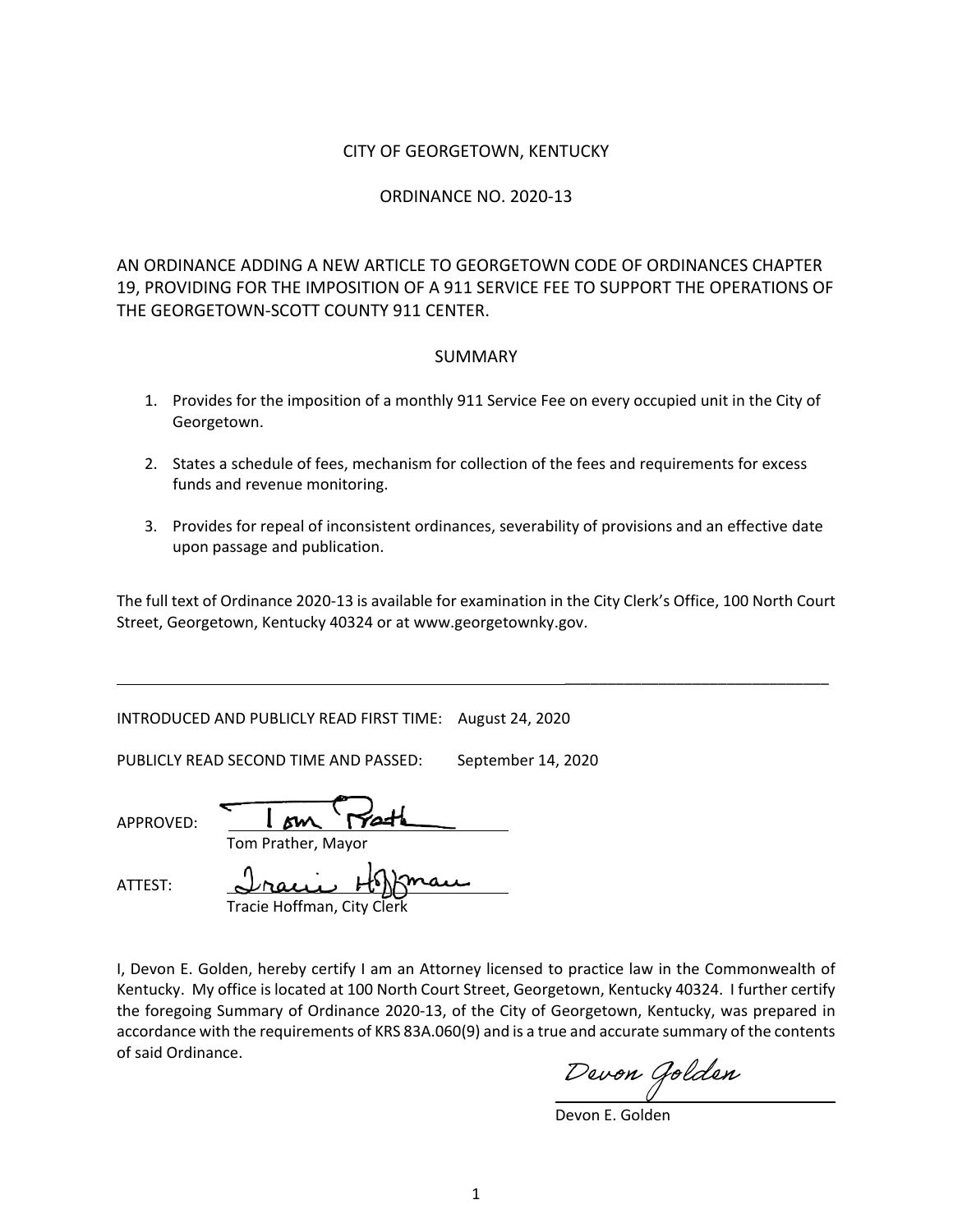# **ORDINANCE 2020-13**

# **AN ORDINANCE ADDING A NEW ARTICLE TO GEORGETOWN CODE OF ORDINANCES CHAPTER 19, PROVIDING FOR THE IMPOSITION OF A 911 SERVICE FEE TO SUPPORT THE OPERATIONS OF THE GEORGETOWN-SCOTT COUNTY 911 CENTER.**

SPONSORS: Connie Tackett and David Lusby

WHEREAS, KRS 65.760 provides that the financial support of 911 emergency services "may be obtained through the levy of any special tax, license or fee not in conflict with the Constitution and Statutes of this state;" and,

WHEREAS, the Georgetown City Council seeks to support the present and future operations of the Georgetown-Scott County 911 Center via imposition of a dedicated fee; and,

WHEREAS, the Georgetown City Council believes that distributing the burden of supporting 911 emergency operations among citizens through a fee on the Georgetown Municipal Water and Sewer Service utility bill provides a fair and equitable avenue for assessing and collecting this fee; and,

NOW, THEREFORE, BE IT ORDAINED BY THE CITY OF GEORGETOWN, KENTUCKY:

# **SECTION ONE**

A new Article of Chapter 19 of the Code of Ordinances is created to read as follows:

# **911 Service Fee Assessed.**

There shall be a monthly 911 Service Fee imposed upon each occupied unit located in the City of Georgetown, Kentucky. For purposes of this Article, "unit" shall include all classes of property, including but not limited to, commercial, residential, industrial, and agricultural. A unit will be considered "occupied" if it generates the need for services such as water, sewer, gas, telephone, electric or solid waste collection. Multi-family units, including but not limited to apartment buildings and commercial strip malls, using a master water meter shall be assessed a fee for each individual dwelling unit or commercial/industrial unit.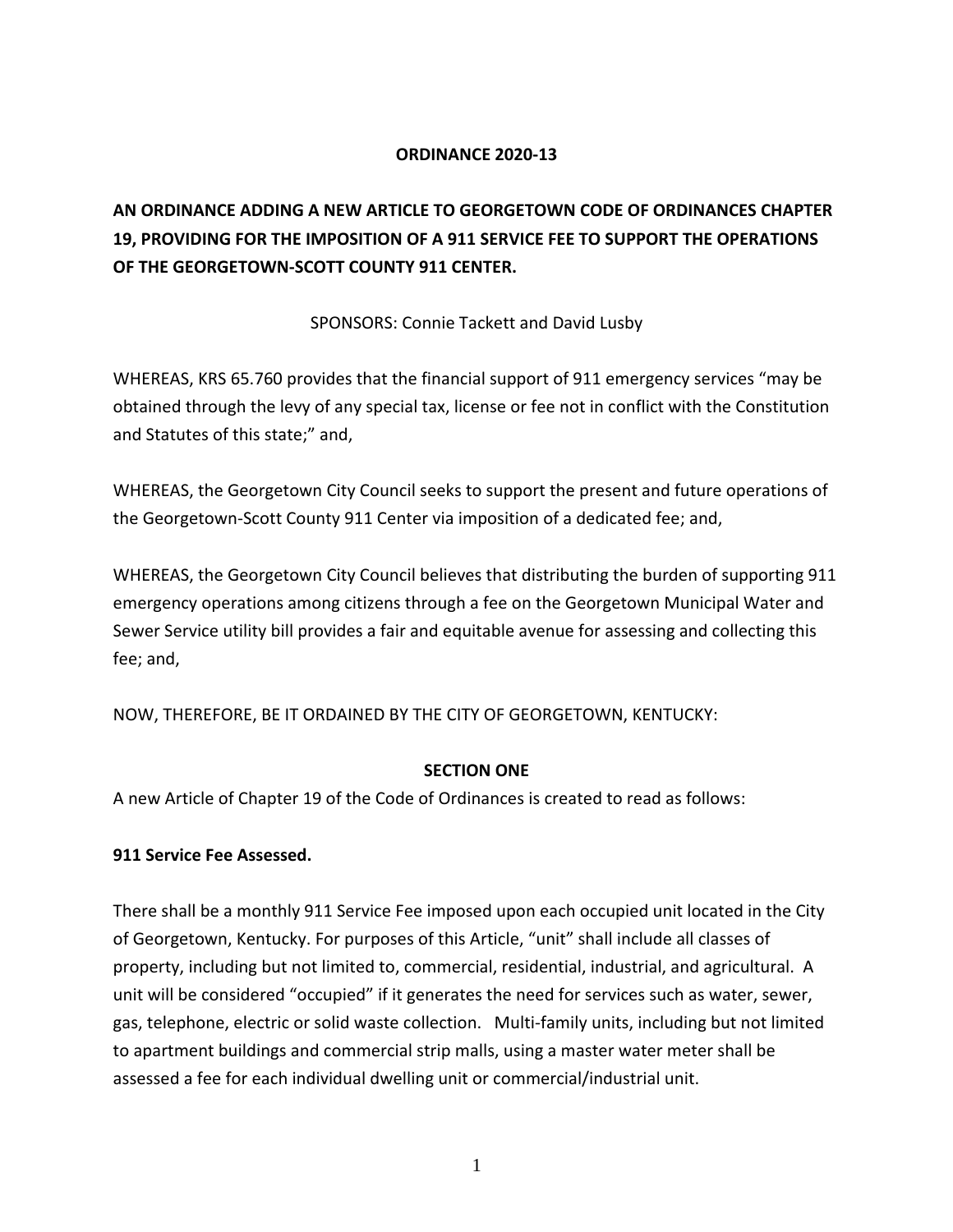The following schedule of 911 Service Fee rates shall apply to each occupied unit:

| Rate Effective December 1, 2020 - June 30, 2021: | \$6.00 per month |
|--------------------------------------------------|------------------|
| Rate Effective July 1, 2021 - June 30, 2022:     | \$7.00 per month |
| Rate Effective July 1, 2022                      | \$8.00 per month |

# **Collection of 911 Service Fee.**

- (a) The 911 Service Fees collected shall be utilized for expenditures directly attributable to the establishment, operation, or maintenance of a public safety answering point ("PSAP"), the delivery of 911 emergency services, or the provision of wireless enhanced 911 services, as provided in KRS 65.670.
- (b) Effective December 1, 2020, GMWSS shall collect the 911 Service Fee and remit collections, on not less than a quarterly basis, to the City of Georgetown. GMWSS shall be permitted to retain not more than 7% of the 911 Service Fee to offset administrative collection costs, as negotiated on an annual basis with the City of Georgetown Finance Director, Mayor and GMWSS Administration.
- (c) GMWSS may, in collaboration with the City, adopt administrative regulations governing the collection and payment of the 911 Service Fee.
- (d) Any party responsible for payment of the 911 Service Fee who misrepresents his/her/its obligation to remit the Fee shall be subject to a Class A Misdemeanor. The failure of any party responsible for payment of the 911 Service Fee to remit the 911 Service Fee(s) as required herein shall be assessed a penalty of \$10.00 per month per delinquent occupied unit.

# **Excess Funds and Revenue Monitoring.**

Excess funds received from collection of the 911 Service Fee shall be placed into a separate, dedicated fund for expenditures directly attributable to the establishment, operation, or maintenance of a public safety answering point ("PSAP"), the delivery of 911 emergency services, or the provision of wireless enhanced 911 services, as provided in KRS 65.670. Excess funds generated by the 911 Service Fee shall not be commingled with general fund revenues. The City shall annually evaluate whether the revenues generated by this fee are sufficient to support the present and future needs of the Georgetown-Scott County 911 Center.